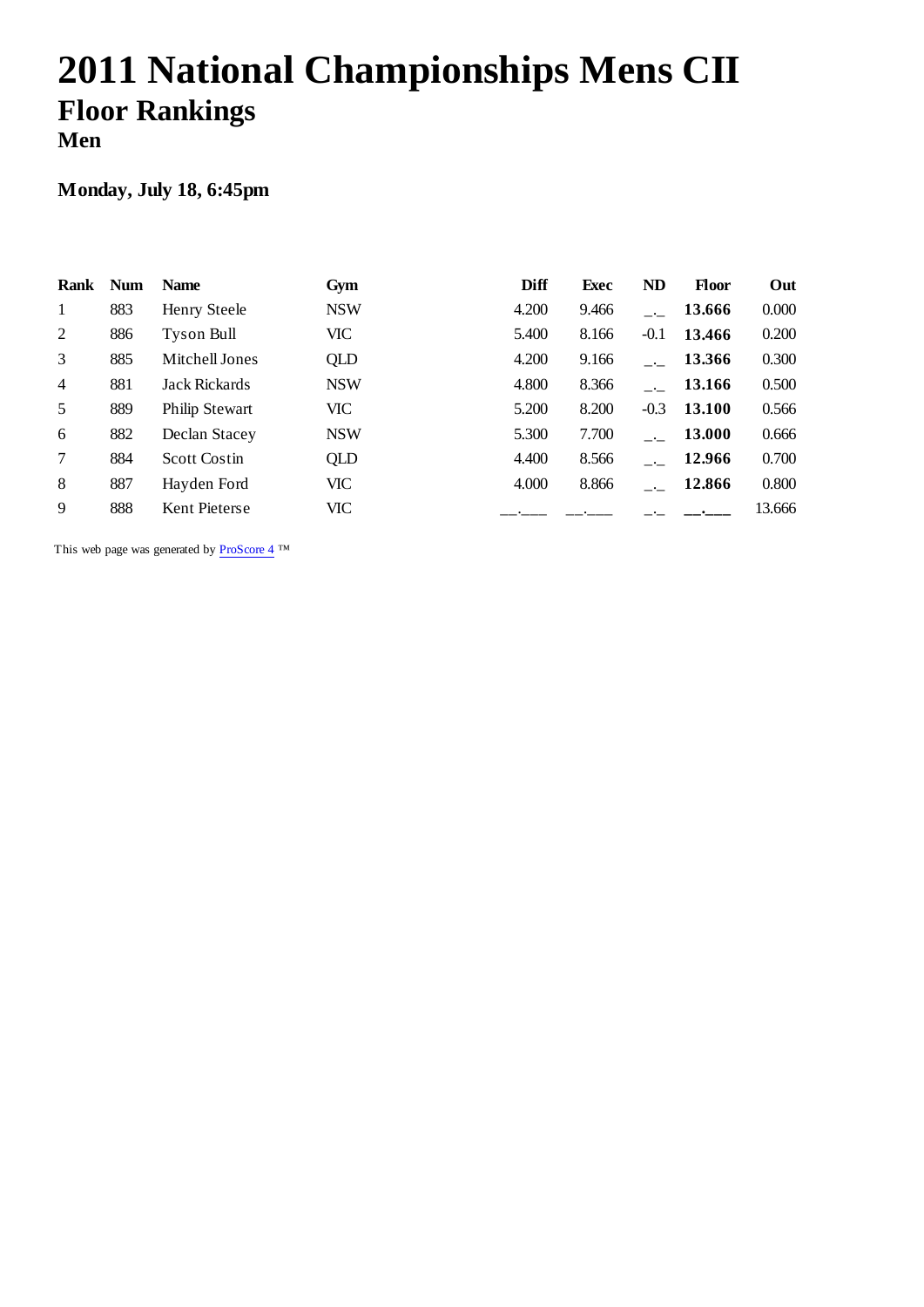# **2011 National Championships Mens CII Pommel Rankings Men**

### **Monday, July 18, 6:45pm**

| Rank           | <b>Num</b> | <b>Name</b>           | Gym        | Diff  | <b>Exec</b> |      | <b>ND</b> Pommel | Out    |
|----------------|------------|-----------------------|------------|-------|-------------|------|------------------|--------|
| $\mathbf{1}$   | 881        | <b>Jack Rickards</b>  | <b>NSW</b> | 5.000 | 8.466       |      | 13.466           | 0.000  |
| 2              | 884        | <b>Scott Costin</b>   | QLD        | 4.000 | 8.533       |      | 12.533           | 0.933  |
| 3              | 889        | <b>Philip Stewart</b> | VIC        | 3.300 | 9.066       |      | 12.366           | 1.100  |
| $\overline{4}$ | 886        | Tyson Bull            | VIC        | 4.400 | 7.750       |      | 12.150           | 1.316  |
| 5              | 885        | Mitchell Jones        | QLD        | 5.100 | 6.900       |      | 12.000           | 1.466  |
| 6              | 882        | Declan Stacey         | <b>NSW</b> | 3.400 | 8.533       |      | 11.933           | 1.533  |
| $\tau$         | 887        | Hayden Ford           | VIC        | 3.000 | 6.433       |      | 9.433            | 4.033  |
| 8              | 888        | Kent Pieterse         | VIC        | 3.900 | 3.900       | $ -$ | 7.800            | 5.666  |
| 9              | 883        | Henry Steele          | <b>NSW</b> |       |             |      |                  | 13.466 |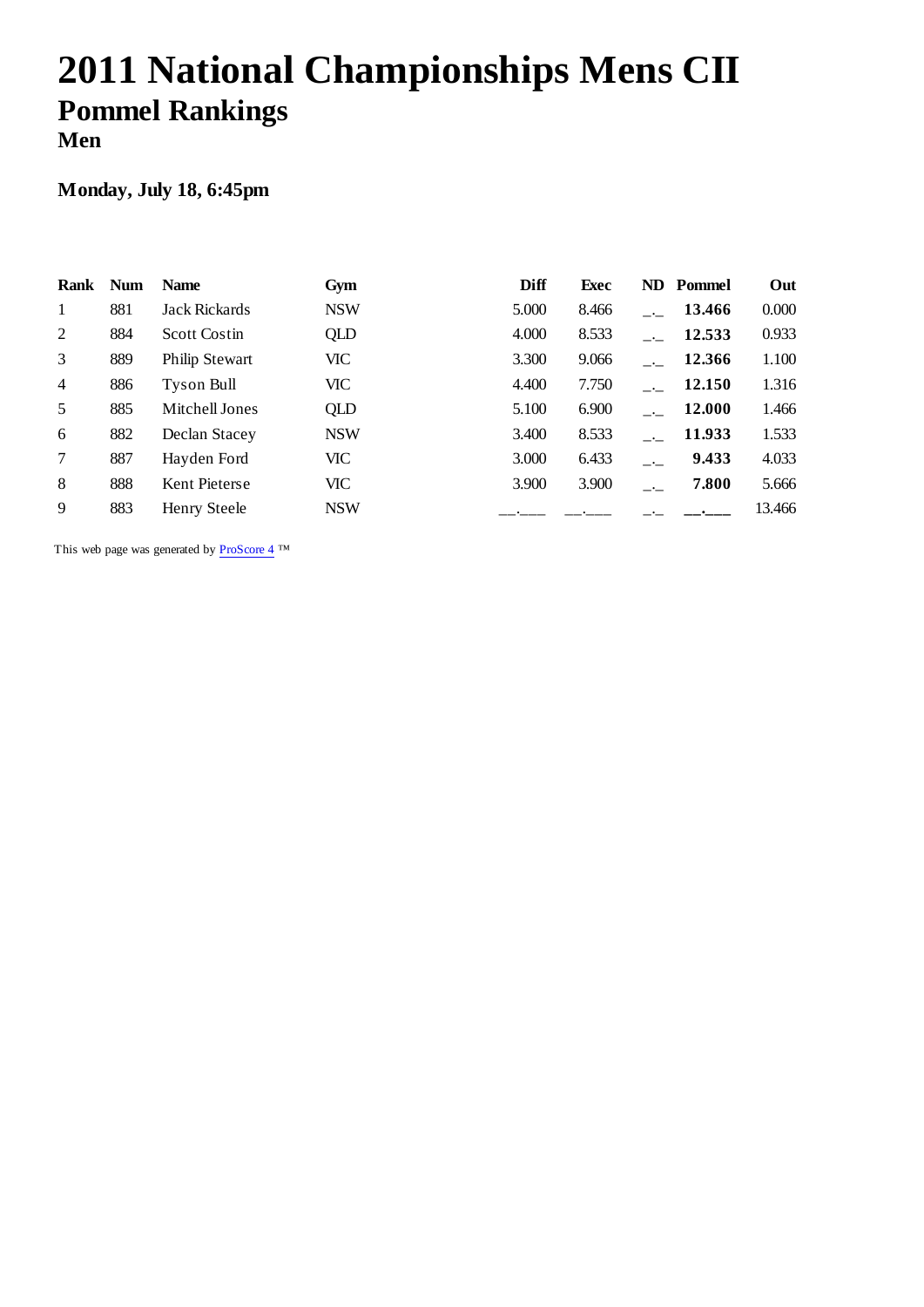# **2011 National Championships Mens CII Rings Rankings Men**

### **Monday, July 18, 6:45pm**

| Rank           | <b>Num</b> | <b>Name</b>           | Gym        | <b>Diff</b> | <b>Exec</b> | <b>ND</b> | <b>Rings</b>  | Out    |
|----------------|------------|-----------------------|------------|-------------|-------------|-----------|---------------|--------|
| $\mathbf{1}$   | 886        | Tyson Bull            | <b>VIC</b> | 4.700       | 9.000       |           | 13.700        | 0.000  |
| 2              | 881        | <b>Jack Rickards</b>  | <b>NSW</b> | 3.600       | 9.633       |           | 13.233        | 0.467  |
| 3              | 888        | Kent Pieterse         | <b>VIC</b> | 4.700       | 8.333       |           | 13.033        | 0.667  |
| $\overline{4}$ | 885        | Mitchell Jones        | QLD        | 4.500       | 8.400       |           | <b>12.900</b> | 0.800  |
| 5              | 882        | Declan Stacey         | <b>NSW</b> | 4.900       | 7.500       |           | 12.400        | 1.300  |
| 6              | 884        | <b>Scott Costin</b>   | QLD        | 3.900       | 7.966       |           | 11.866        | 1.834  |
| $\tau$         | 889        | <b>Philip Stewart</b> | <b>VIC</b> | 3.600       | 8.133       |           | 11.733        | 1.967  |
| 8              | 887        | Hayden Ford           | VIC        | 3.500       | 7.533       |           | 11.033        | 2.667  |
| 9              | 883        | Henry Steele          | <b>NSW</b> |             |             |           |               | 13.700 |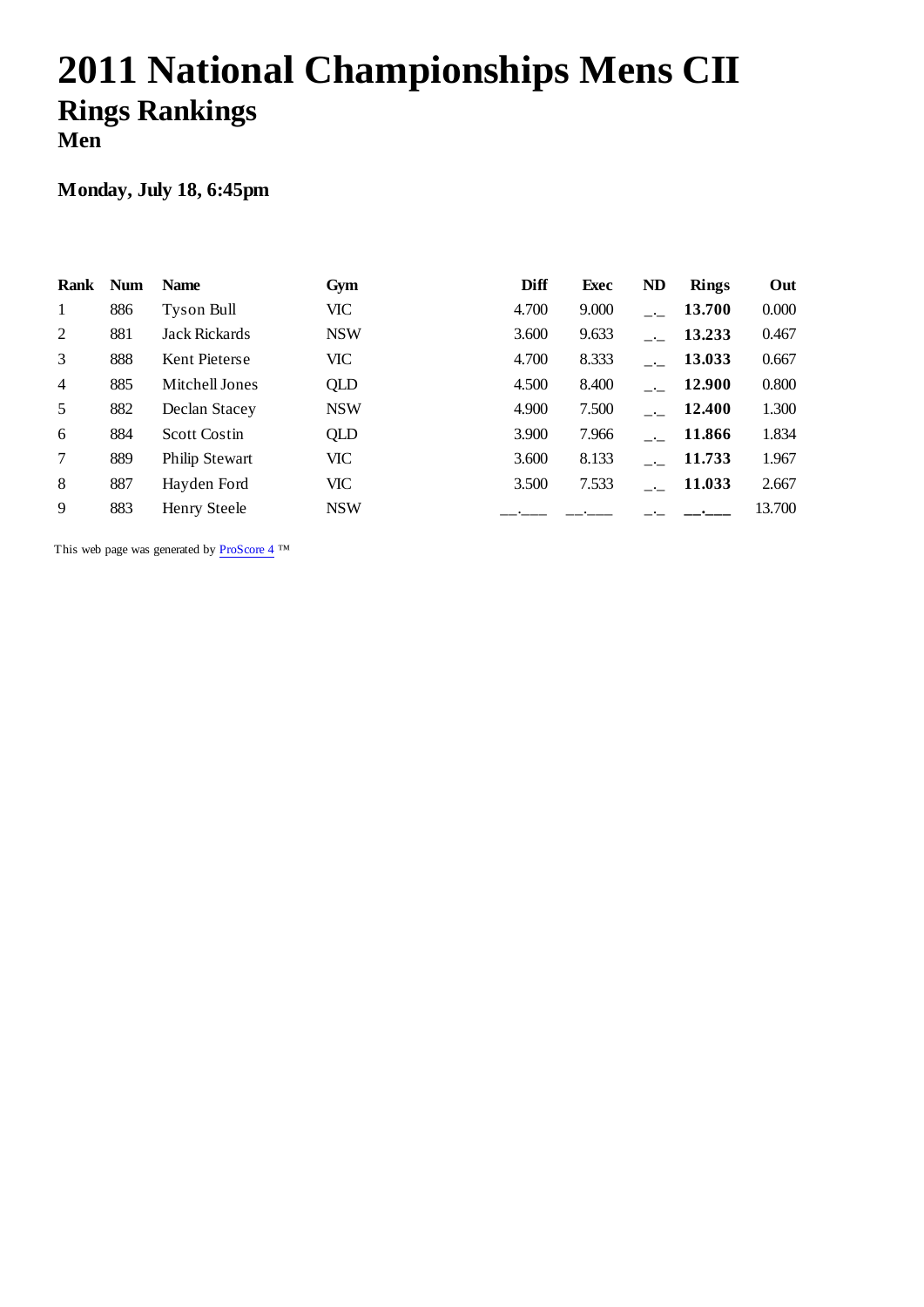# **2011 National Championships Mens CII Vault Rankings Men**

### **Monday, July 18, 6:45pm**

| Rank           | <b>Num</b> | <b>Name</b>          | Gym        | Diff  | Exec  | <b>ND</b> | Vault  | Out    |
|----------------|------------|----------------------|------------|-------|-------|-----------|--------|--------|
| $\mathbf{1}$   | 885        | Mitchell Jones       | QLD        | 5.400 | 9.333 |           | 14.733 | 0.000  |
| 2              | 884        | <b>Scott Costin</b>  | QLD        | 5.400 | 9.033 |           | 14.433 | 0.300  |
| 3              | 882        | Declan Stacey        | <b>NSW</b> | 5.800 | 8.500 |           | 14.300 | 0.433  |
| $\overline{4}$ | 889        | Philip Stewart       | VIC        | 4.600 | 9.433 |           | 14.033 | 0.700  |
| 5T             | 887        | Hayden Ford          | VIC        | 4.600 | 9.400 |           | 14.000 | 0.733  |
| 5T             | 886        | Tyson Bull           | VIC        | 5.400 | 8.900 | $-0.3$    | 14.000 | 0.733  |
| 7              | 883        | Henry Steele         | <b>NSW</b> | 4.600 | 9.000 |           | 13.600 | 1.133  |
| $8*$           | 881        | <b>Jack Rickards</b> | <b>NSW</b> |       |       |           |        | 14.733 |
| $8*$           | 888        | Kent Pieterse        | VIC        |       |       |           |        | 14.733 |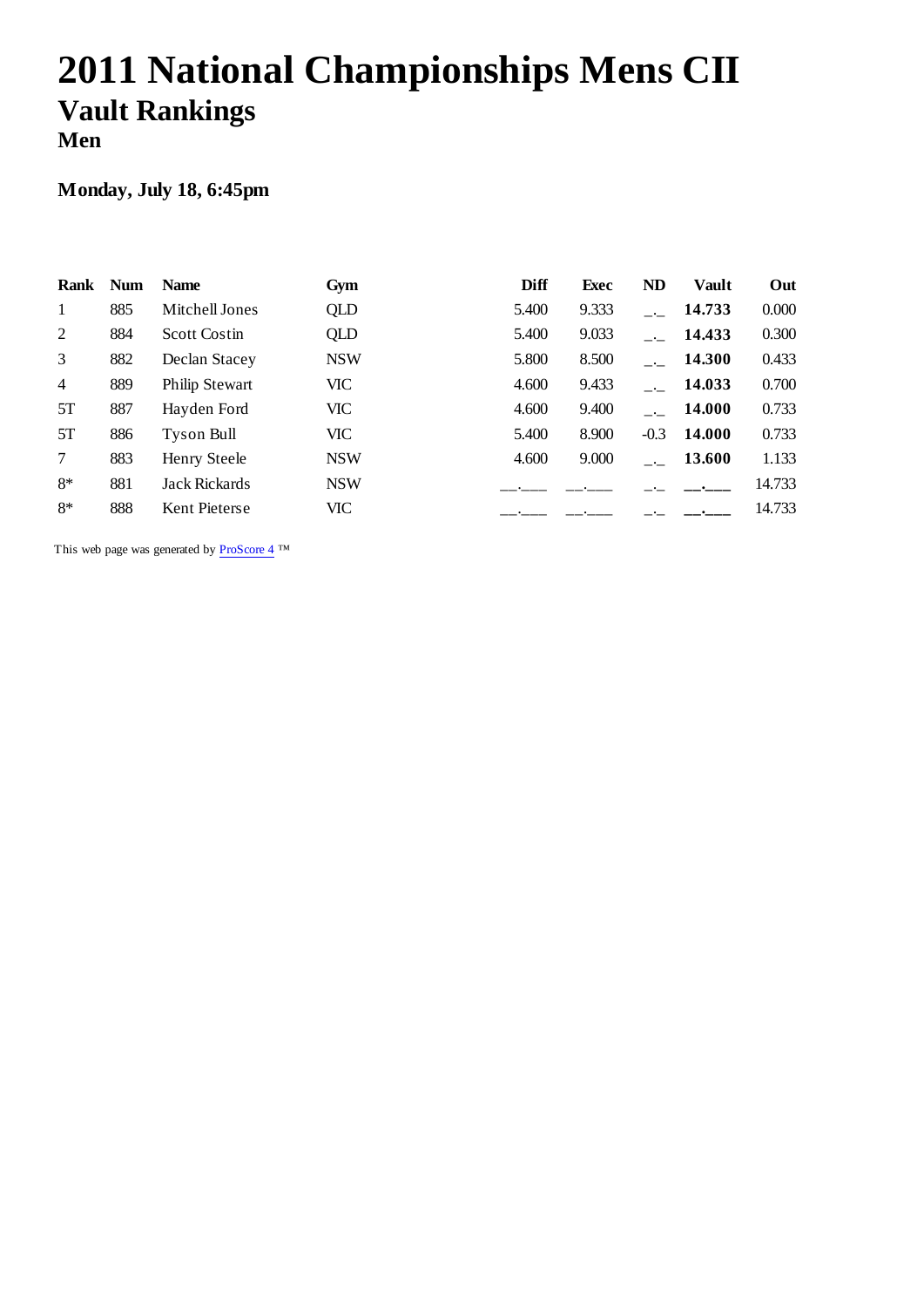# **2011 National Championships Mens CII P Bars Rankings Men**

### **Monday, July 18, 6:45pm**

| Rank           | <b>Num</b> | <b>Name</b>           | Gym        | <b>Diff</b> | <b>Exec</b> | <b>ND</b> | <b>P</b> Bars | Out    |
|----------------|------------|-----------------------|------------|-------------|-------------|-----------|---------------|--------|
| $\mathbf{1}$   | 882        | Declan Stacey         | <b>NSW</b> | 4.900       | 8.500       |           | 13.400        | 0.000  |
| 2              | 886        | Tyson Bull            | VIC        | 5.000       | 8.333       |           | 13.333        | 0.067  |
| 3              | 888        | Kent Pieterse         | VIC        | 4.300       | 8.833       |           | 13.133        | 0.267  |
| $\overline{4}$ | 887        | Hayden Ford           | VIC        | 4.200       | 8.133       |           | 12.333        | 1.067  |
| 5              | 884        | <b>Scott Costin</b>   | QLD        | 3.900       | 8.233       |           | 12.133        | 1.267  |
| 6              | 885        | Mitchell Jones        | QLD        | 3.800       | 7.833       |           | 11.633        | 1.767  |
| $\tau$         | 889        | <b>Philip Stewart</b> | <b>VIC</b> | 3.700       | 7.366       |           | 11.066        | 2.334  |
| $8*$           | 881        | <b>Jack Rickards</b>  | <b>NSW</b> |             |             |           |               | 13.400 |
| $8*$           | 883        | Henry Steele          | <b>NSW</b> |             |             |           |               | 13.400 |